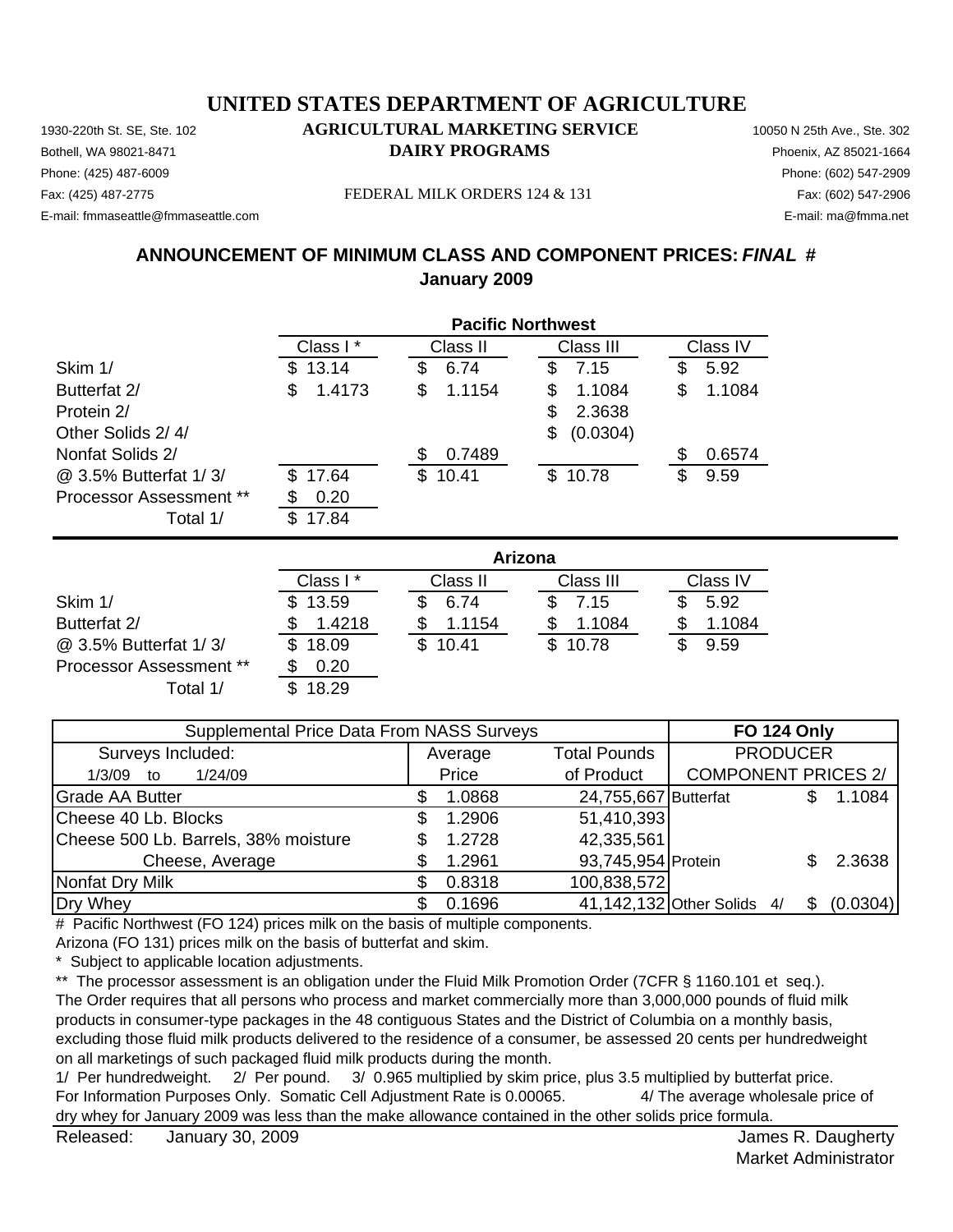Phone: (425) 487-6009 Phone: (602) 547-2909 Fax: (425) 487-2775 FEDERAL MILK ORDERS 124 & 131 E-mail: fmmaseattle@fmmaseattle.com E-mail: ma@fmma.net

## **ANNOUNCEMENT OF MINIMUM CLASS AND COMPONENT PRICES:** *FINAL* **# February 2009**

|                                | <b>Pacific Northwest</b> |              |               |           |  |  |  |
|--------------------------------|--------------------------|--------------|---------------|-----------|--|--|--|
|                                | Class I*                 | Class II     | Class III     | Class IV  |  |  |  |
| Skim 1/                        | 8.97                     | 6.63<br>\$   | 5.68<br>\$    | 5.82      |  |  |  |
| Butterfat 2/                   | 1.1330<br>S              | 1.1011<br>\$ | 1.0941<br>\$  | 1.0941    |  |  |  |
| Protein 2/                     |                          |              | 1.9139<br>S   |           |  |  |  |
| Other Solids 2/4/              |                          |              | (0.0437)<br>S |           |  |  |  |
| Nonfat Solids 2/               |                          | 0.7367<br>S. |               | 0.6472    |  |  |  |
| @ 3.5% Butterfat 1/3/          | 12.62                    | \$<br>10.25  | 9.31<br>\$    | 9.45<br>œ |  |  |  |
| <b>Processor Assessment **</b> | 0.20                     |              |               |           |  |  |  |
| Total 1/                       | 12.82                    |              |               |           |  |  |  |

|                                | Arizona   |          |           |          |  |  |
|--------------------------------|-----------|----------|-----------|----------|--|--|
|                                | Class I * | Class II | Class III | Class IV |  |  |
| Skim 1/                        | 9.42      | 6.63     | 5.68      | 5.82     |  |  |
| Butterfat 2/                   | 1.1375    | 1.1011   | 1.0941    | 1.0941   |  |  |
| @ 3.5% Butterfat 1/3/          | 13.07     | 10.25    | 9.31      | 9.45     |  |  |
| <b>Processor Assessment **</b> | 0.20      |          |           |          |  |  |
| Total 1/                       | 13.27     |          |           |          |  |  |

| Supplemental Price Data From NASS Surveys | <b>FO 124 Only</b> |                      |                                        |
|-------------------------------------------|--------------------|----------------------|----------------------------------------|
| Surveys Included:                         | Average            | <b>Total Pounds</b>  | <b>PRODUCER</b>                        |
| 2/21/09<br>1/31/09 to                     | Price              | of Product           | <b>COMPONENT PRICES 2/</b>             |
| <b>Grade AA Butter</b>                    | 1.0750             | 27,439,203 Butterfat | 1.0941                                 |
| Cheese 40 Lb. Blocks                      | 1.1239             | 47,948,190           |                                        |
| Cheese 500 Lb. Barrels, 38% moisture      | 1.1495             | 48,337,549           |                                        |
| Cheese, Average                           | 1.1518             | 96,285,739 Protein   | 1.9139                                 |
| Nonfat Dry Milk                           | 0.8215             | 113,816,612          |                                        |
| Dry Whey                                  | 0.1567             |                      | 47,693,643 Other Solids 4/<br>(0.0437) |

# Pacific Northwest (FO 124) prices milk on the basis of multiple components.

Arizona (FO 131) prices milk on the basis of butterfat and skim.

Subject to applicable location adjustments.

\*\* The processor assessment is an obligation under the Fluid Milk Promotion Order (7CFR § 1160.101 et seq.). The Order requires that all persons who process and market commercially more than 3,000,000 pounds of fluid milk products in consumer-type packages in the 48 contiguous States and the District of Columbia on a monthly basis, excluding those fluid milk products delivered to the residence of a consumer, be assessed 20 cents per hundredweight on all marketings of such packaged fluid milk products during the month.

1/ Per hundredweight. 2/ Per pound. 3/ 0.965 multiplied by skim price, plus 3.5 multiplied by butterfat price. For Information Purposes Only. Somatic Cell Adjustment Rate is 0.00058. 4/ The average wholesale price of dry whey for February 2009 was less than the make allowance contained in the other solids price formula.

Released: February 27, 2009 **Figure 2018** and the set of the set of the set of the set of the set of the set of the set of the set of the set of the set of the set of the set of the set of the set of the set of the set of February 27, 2009

Market Administrator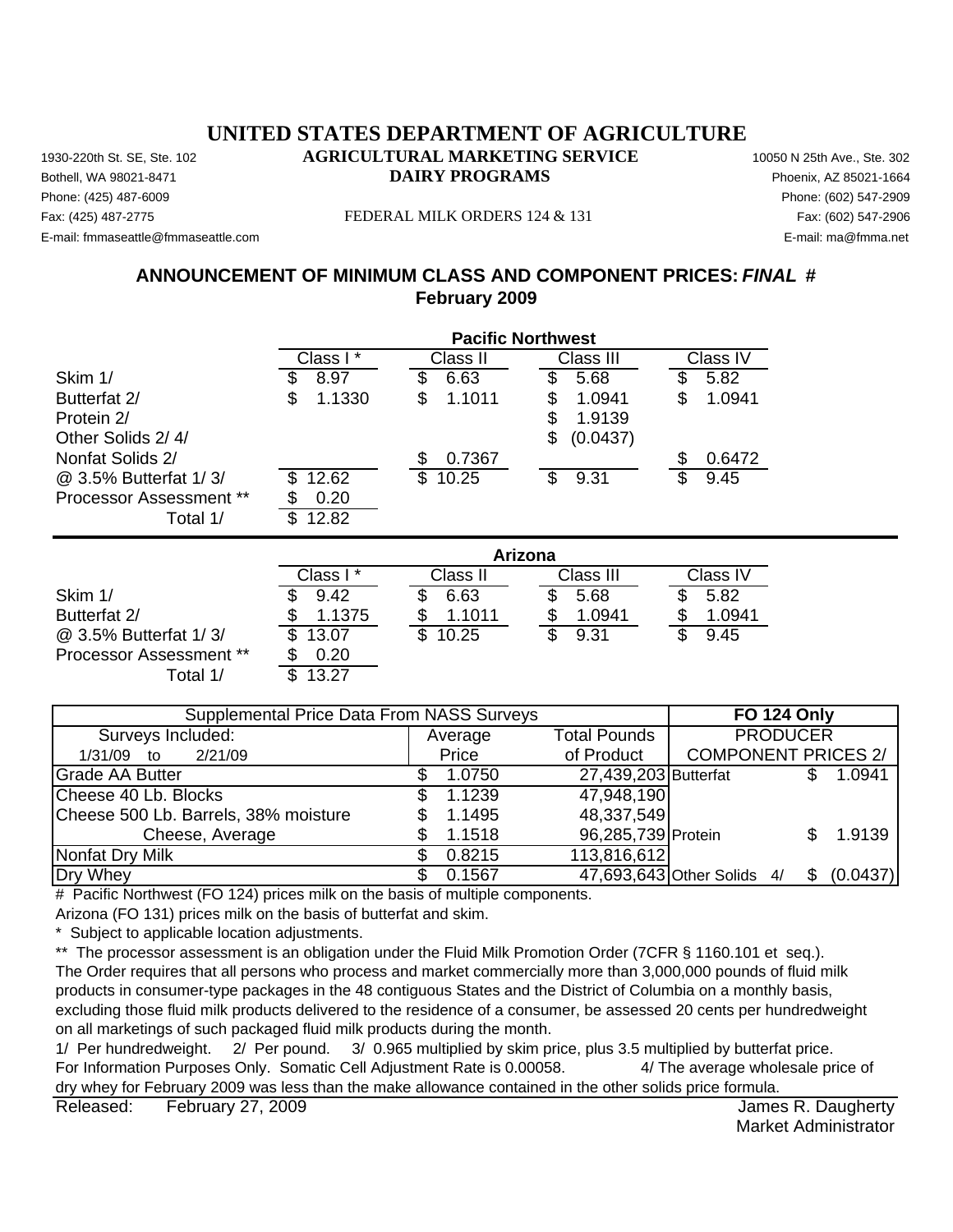Phone: (425) 487-6009 Phone: (602) 547-2909 E-mail: fmmaseattle@fmmaseattle.com E-mail: ma@fmma.net

## 1930-220th St. SE, Ste. 102 **AGRICULTURAL MARKETING SERVICE** 10050 N 25th Ave., Ste. 302 Bothell, WA 98021-8471 **DAIRY PROGRAMS** Phoenix, AZ 85021-1664

#### Fax: (425) 487-2775 FEDERAL MILK ORDERS 124 & 131 Fax: (602) 547-2906

## **ANNOUNCEMENT OF MINIMUM CLASS AND COMPONENT PRICES:** *FINAL* **# March 2009**

|                                | <b>Pacific Northwest</b> |              |                |              |
|--------------------------------|--------------------------|--------------|----------------|--------------|
|                                | Class I*                 | Class II     | Class III      | Class IV     |
| Skim 1/                        | 7.71<br>\$               | 6.51<br>\$   | 6.61<br>\$     | 5.78<br>\$   |
| Butterfat 2/                   | 1.1108<br>\$             | \$<br>1.1664 | 1.1594<br>S    | 1.1594<br>\$ |
| Protein 2/                     |                          |              | 2.1973<br>\$   |              |
| Other Solids 2/4/              |                          |              | (0.0339)<br>\$ |              |
| Nonfat Solids 2/               |                          | \$<br>0.7233 |                | 0.6423<br>\$ |
| @ 3.5% Butterfat 1/3/          | \$11.33                  | \$<br>10.36  | 10.44<br>\$.   | \$<br>9.64   |
| <b>Processor Assessment **</b> | 0.20                     |              |                |              |
| Total 1/                       | 11.53<br>\$.             |              |                |              |
|                                |                          |              | Arizona        |              |

|                                | ANZUNG   |          |           |          |  |  |
|--------------------------------|----------|----------|-----------|----------|--|--|
|                                | Class I* | Class II | Class III | Class IV |  |  |
| Skim 1/                        | 8.16     | 6.51     | 6.61      | 5.78     |  |  |
| Butterfat 2/                   | 1.1153   | 1.1664   | 1.1594    | 1.1594   |  |  |
| @ 3.5% Butterfat 1/3/          | \$11.78  | \$10.36  | \$10.44   | 9.64     |  |  |
| <b>Processor Assessment **</b> | 0.20     |          |           |          |  |  |
| Total 1/                       | 11.98    |          |           |          |  |  |

| Supplemental Price Data From NASS Surveys | <b>FO 124 Only</b> |                      |                            |                 |          |
|-------------------------------------------|--------------------|----------------------|----------------------------|-----------------|----------|
| Surveys Included:                         | Average            | <b>Total Pounds</b>  |                            | <b>PRODUCER</b> |          |
| 3/28/09<br>2/28/09<br>to                  | Price              | of Product           | <b>COMPONENT PRICES 2/</b> |                 |          |
| <b>Grade AA Butter</b>                    | 1.1289             | 18,719,506 Butterfat |                            |                 | 1.1594   |
| Cheese 40 Lb. Blocks                      | 1.2336             | 62,170,128           |                            |                 |          |
| Cheese 500 Lb. Barrels, 38% moisture      | 1.2636             | 52,510,732           |                            |                 |          |
| Cheese, Average                           | 1.2611             | 114,680,860 Protein  |                            |                 | 2.1973   |
| Nonfat Dry Milk                           | 0.8166             | 132,226,166          |                            |                 |          |
| Dry Whey                                  | 0.1662             |                      | 60,795,105 Other Solids 4/ |                 | (0.0339) |

# Pacific Northwest (FO 124) prices milk on the basis of multiple components.

Arizona (FO 131) prices milk on the basis of butterfat and skim.

\* Subject to applicable location adjustments.

\*\* The processor assessment is an obligation under the Fluid Milk Promotion Order (7CFR § 1160.101 et seq.). The Order requires that all persons who process and market commercially more than 3,000,000 pounds of fluid milk products in consumer-type packages in the 48 contiguous States and the District of Columbia on a monthly basis, excluding those fluid milk products delivered to the residence of a consumer, be assessed 20 cents per hundredweight on all marketings of such packaged fluid milk products during the month.

1/ Per hundredweight. 2/ Per pound. 3/ 0.965 multiplied by skim price, plus 3.5 multiplied by butterfat price. For Information Purposes Only. Somatic Cell Adjustment Rate is 0.00063. 4/ The average wholesale price of dry whey for March 2009 was less than the make allowance contained in the other solids price formula.

Market Administrator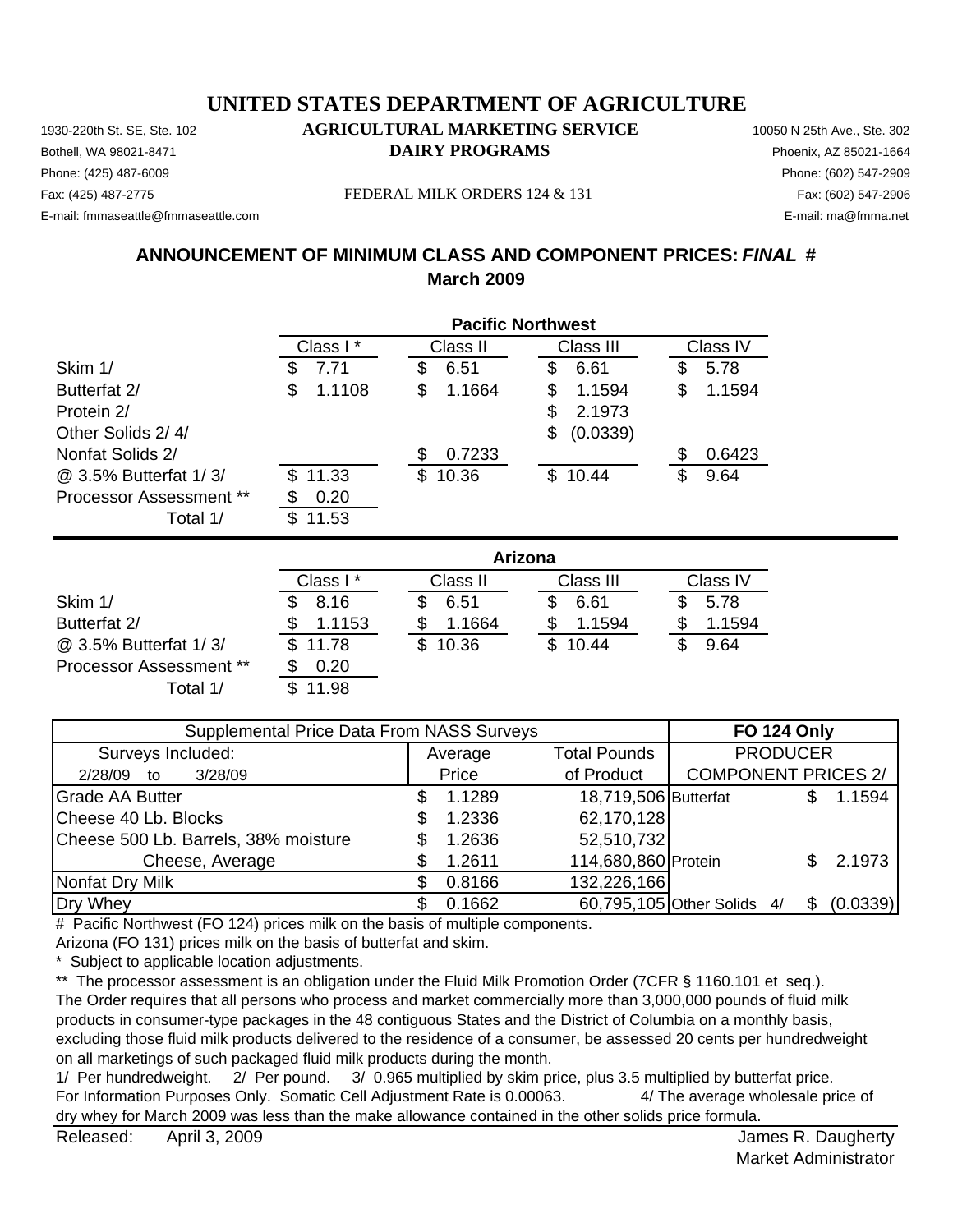Phone: (425) 487-6009 Phone: (602) 547-2909 E-mail: fmmaseattle@fmmaseattle.com E-mail: ma@fmma.net

### 1930-220th St. SE, Ste. 102 **AGRICULTURAL MARKETING SERVICE** 10050 N 25th Ave., Ste. 302 Bothell, WA 98021-8471 **DAIRY PROGRAMS** Phoenix, AZ 85021-1664

#### Fax: (425) 487-2775 FEDERAL MILK ORDERS 124 & 131 Fax: (602) 547-2906

## **ANNOUNCEMENT OF MINIMUM CLASS AND COMPONENT PRICES:** *FINAL* **# April 2009**

|                                |              | <b>Pacific Northwest</b> |                |              |  |
|--------------------------------|--------------|--------------------------|----------------|--------------|--|
|                                | Class I*     | Class II                 | Class III      | Class IV     |  |
| Skim 1/                        | 8.46<br>S    | 6.47<br>\$               | 6.80<br>S      | 5.81<br>S    |  |
| Butterfat 2/                   | 1.1690<br>\$ | \$<br>1.2119             | 1.2049<br>\$   | 1.2049<br>\$ |  |
| Protein 2/                     |              |                          | \$<br>2.2009   |              |  |
| Other Solids 2/4/              |              |                          | (0.0043)<br>\$ |              |  |
| Nonfat Solids 2/               |              | 0.7189<br>S              |                | 0.6452       |  |
| @ 3.5% Butterfat 1/3/          | 12.26<br>\$. | \$10.49                  | \$10.78        | \$<br>9.82   |  |
| <b>Processor Assessment **</b> | 0.20         |                          |                |              |  |
| Total 1/                       | \$<br>12.46  |                          |                |              |  |
|                                |              |                          | <b>Arizona</b> |              |  |

|                                | Arizona  |          |           |          |  |  |  |
|--------------------------------|----------|----------|-----------|----------|--|--|--|
|                                | Class I* | Class II | Class III | Class IV |  |  |  |
| Skim 1/                        | 8.91     | 6.47     | 6.80      | 5.81     |  |  |  |
| Butterfat 2/                   | 1.1735   | 1.2119   | 1.2049    | 1.2049   |  |  |  |
| @ 3.5% Butterfat 1/3/          | \$12.71  | \$10.49  | \$10.78   | 9.82     |  |  |  |
| <b>Processor Assessment **</b> | 0.20     |          |           |          |  |  |  |
| Total 1/                       | 12.91    |          |           |          |  |  |  |

| Supplemental Price Data From NASS Surveys |  |         |                      | <b>FO 124 Only</b>         |          |
|-------------------------------------------|--|---------|----------------------|----------------------------|----------|
| Surveys Included:                         |  | Average | <b>Total Pounds</b>  | <b>PRODUCER</b>            |          |
| 4/25/09<br>4/4/09 to                      |  | Price   | of Product           | <b>COMPONENT PRICES 2/</b> |          |
| <b>Grade AA Butter</b>                    |  | 1.1665  | 16,108,865 Butterfat |                            | 1.2049   |
| Cheese 40 Lb. Blocks                      |  | 1.2689  | 49,285,552           |                            |          |
| Cheese 500 Lb. Barrels, 38% moisture      |  | 1.2566  | 42,380,584           |                            |          |
| Cheese, Average                           |  | 1.2771  | 91,666,136 Protein   |                            | 2.2009   |
| Nonfat Dry Milk                           |  | 0.8195  | 111,692,420          |                            |          |
| Dry Whey                                  |  | 0.1949  |                      | 44,982,523 Other Solids 4/ | (0.0043) |

# Pacific Northwest (FO 124) prices milk on the basis of multiple components.

Arizona (FO 131) prices milk on the basis of butterfat and skim.

\* Subject to applicable location adjustments.

\*\* The processor assessment is an obligation under the Fluid Milk Promotion Order (7CFR § 1160.101 et seq.). The Order requires that all persons who process and market commercially more than 3,000,000 pounds of fluid milk products in consumer-type packages in the 48 contiguous States and the District of Columbia on a monthly basis, excluding those fluid milk products delivered to the residence of a consumer, be assessed 20 cents per hundredweight on all marketings of such packaged fluid milk products during the month.

1/ Per hundredweight. 2/ Per pound. 3/ 0.965 multiplied by skim price, plus 3.5 multiplied by butterfat price. For Information Purposes Only. Somatic Cell Adjustment Rate is 0.00064. 4/ The average wholesale price of dry whey for April 2009 was less than the make allowance contained in the other solids price formula.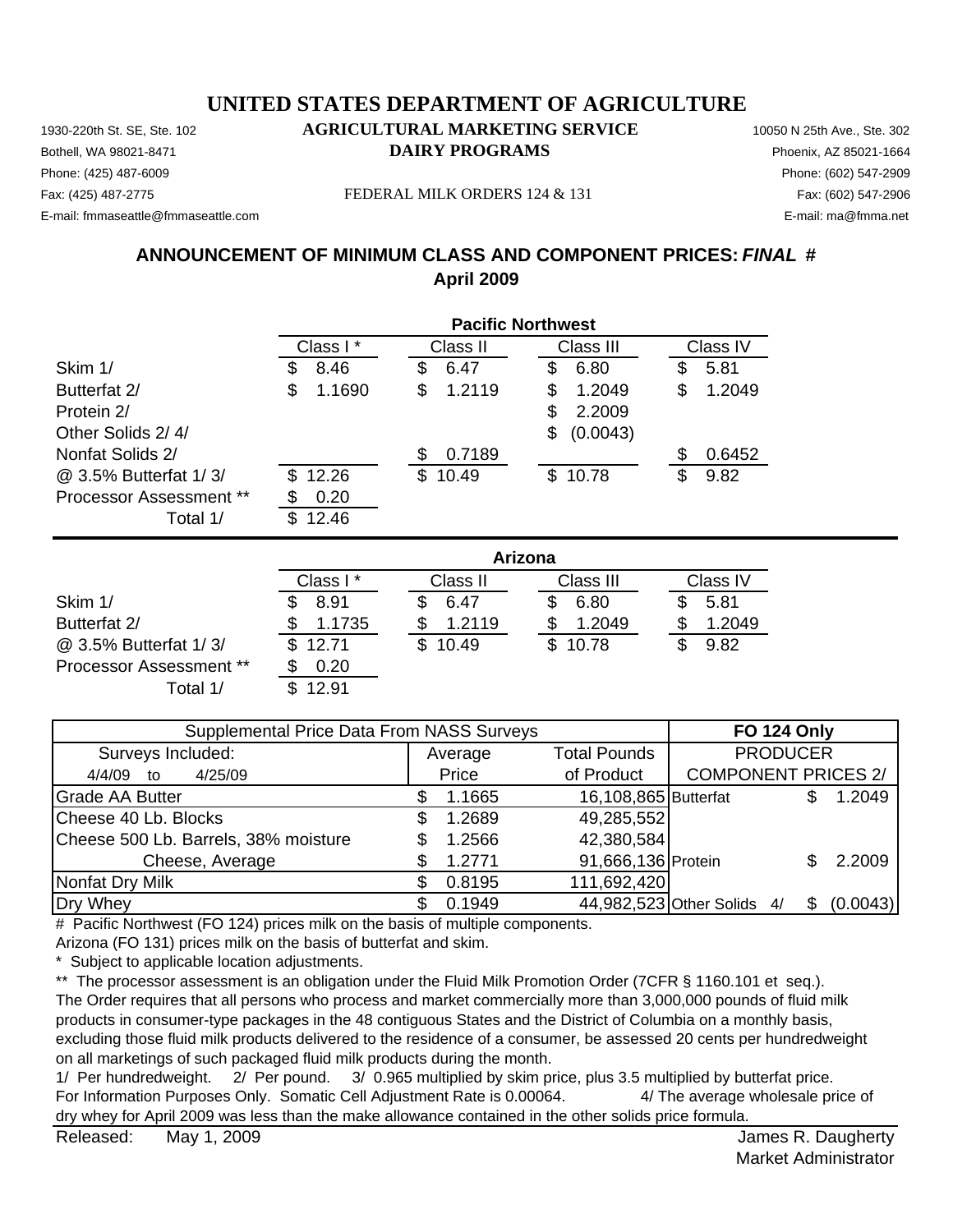Phone: (425) 487-6009 Phone: (602) 547-2909 E-mail: fmmaseattle@fmmaseattle.com E-mail: ma@fmma.net

### 1930-220th St. SE, Ste. 102 **AGRICULTURAL MARKETING SERVICE** 10050 N 25th Ave., Ste. 302 **Bothell, WA 98021-8471 DAIRY PROGRAMS** Phoenix, AZ 85021-1664

#### Fax: (425) 487-2775 FEDERAL MILK ORDERS 124 & 131

## **ANNOUNCEMENT OF MINIMUM CLASS AND COMPONENT PRICES:** *FINAL* **# May 2009**

|                                | <b>Pacific Northwest</b> |              |              |              |
|--------------------------------|--------------------------|--------------|--------------|--------------|
|                                | Class I*                 | Class II     | Class III    | Class IV     |
| Skim 1/                        | 8.91<br>\$               | 6.49<br>\$   | 5.61<br>\$   | 5.92<br>\$   |
| Butterfat 2/                   | 1.2209<br>\$             | \$<br>1.2718 | \$<br>1.2648 | 1.2648<br>\$ |
| Protein 2/                     |                          |              | \$<br>1.7454 |              |
| Other Solids 2/                |                          |              | \$<br>0.0336 |              |
| Nonfat Solids 2/               |                          | 0.7211<br>\$ |              | 0.6574<br>S  |
| @ 3.5% Butterfat 1/3/          | 12.87<br>\$.             | \$<br>10.71  | 9.84<br>\$   | 10.14<br>\$  |
| <b>Processor Assessment **</b> | 0.20                     |              |              |              |
| Total 1/                       | $\mathbb{S}$<br>13.07    |              |              |              |
|                                |                          |              | Arizona      |              |

|                                |          | Arizona     |           |          |  |  |  |
|--------------------------------|----------|-------------|-----------|----------|--|--|--|
|                                | Class I* | Class II    | Class III | Class IV |  |  |  |
| Skim 1/                        | 9.36     | 6.49        | 5.61      | 5.92     |  |  |  |
| Butterfat 2/                   | 1.2254   | 1.2718      | 1.2648    | 1.2648   |  |  |  |
| @ 3.5% Butterfat 1/3/          | \$13.32  | 10.71<br>\$ | 9.84      | \$10.14  |  |  |  |
| <b>Processor Assessment **</b> | 0.20     |             |           |          |  |  |  |
| Total 1/                       | 13.52    |             |           |          |  |  |  |

| Supplemental Price Data From NASS Surveys |  |         |                      | <b>FO 124 Only</b>         |  |        |
|-------------------------------------------|--|---------|----------------------|----------------------------|--|--------|
| Surveys Included:                         |  | Average | <b>Total Pounds</b>  | <b>PRODUCER</b>            |  |        |
| 5/30/09<br>5/2/09<br>to                   |  | Price   | of Product           | <b>COMPONENT PRICES 2/</b> |  |        |
| <b>Grade AA Butter</b>                    |  | 1.2159  | 18,449,027 Butterfat |                            |  | 1.2648 |
| Cheese 40 Lb. Blocks                      |  | 1.1681  | 63,115,467           |                            |  |        |
| Cheese 500 Lb. Barrels, 38% moisture      |  | 1.1112  | 57,230,543           |                            |  |        |
| Cheese, Average                           |  | 1.1553  | 120,346,010 Protein  |                            |  | 1.7454 |
| Nonfat Dry Milk                           |  | 0.8318  | 118,966,909          |                            |  |        |
| Dry Whey                                  |  | 0.2317  |                      | 52,649,094 Other Solids    |  | 0.0336 |

# Pacific Northwest (FO 124) prices milk on the basis of multiple components.

Arizona (FO 131) prices milk on the basis of butterfat and skim.

\* Subject to applicable location adjustments.

\*\* The processor assessment is an obligation under the Fluid Milk Promotion Order (7CFR § 1160.101 et seq.). The Order requires that all persons who process and market commercially more than 3,000,000 pounds of fluid milk products in consumer-type packages in the 48 contiguous States and the District of Columbia on a monthly basis, excluding those fluid milk products delivered to the residence of a consumer, be assessed 20 cents per hundredweight on all marketings of such packaged fluid milk products during the month.

1/ Per hundredweight. 2/ Per pound. 3/ 0.965 multiplied by skim price, plus 3.5 multiplied by butterfat price. For Information Purposes Only. Somatic Cell Adjustment Rate is 0.00058.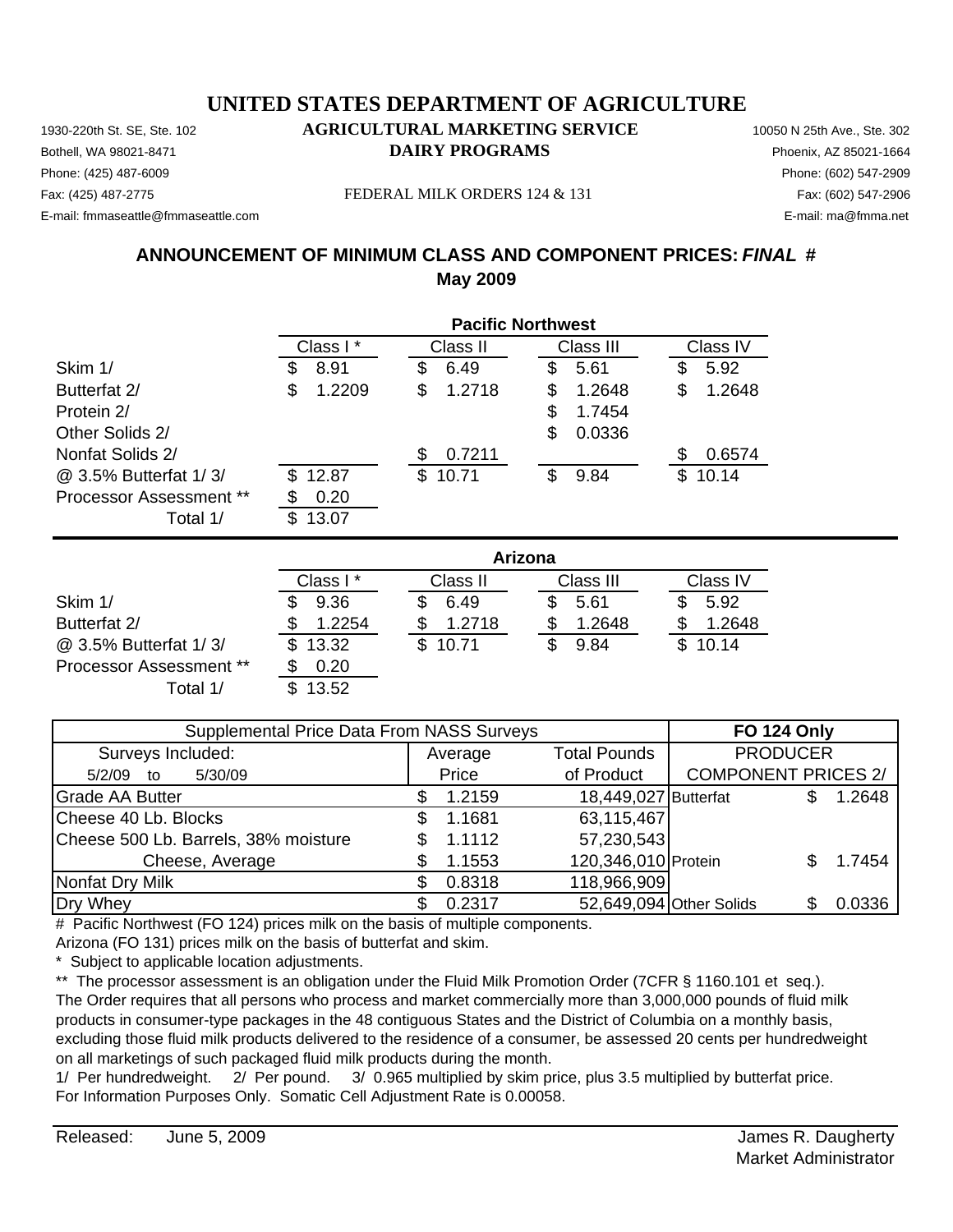Phone: (425) 487-6009 Phone: (602) 547-2909 E-mail: fmmaseattle@fmmaseattle.com E-mail: ma@fmma.net

### 1930-220th St. SE, Ste. 102 **AGRICULTURAL MARKETING SERVICE** 10050 N 25th Ave., Ste. 302 **Bothell, WA 98021-8471 DAIRY PROGRAMS** Phoenix, AZ 85021-1664

#### Fax: (425) 487-2775 FEDERAL MILK ORDERS 124 & 131

## **ANNOUNCEMENT OF MINIMUM CLASS AND COMPONENT PRICES:** *FINAL* **# June 2009**

|                                | <b>Pacific Northwest</b> |              |              |             |
|--------------------------------|--------------------------|--------------|--------------|-------------|
|                                | Class I*                 | Class II     | Class III    | Class IV    |
| Skim 1/                        | 7.81<br>\$               | 6.61<br>\$   | 5.78<br>\$   | 6.04<br>S   |
| Butterfat 2/                   | 1.2707<br>S              | 1.2614<br>\$ | \$<br>1.2544 | 1.2544<br>S |
| Protein 2/                     |                          |              | \$<br>1.7283 |             |
| Other Solids 2/                |                          |              | \$<br>0.0723 |             |
| Nonfat Solids 2/               |                          | 0.7344       |              | 0.6715      |
| @ 3.5% Butterfat 1/3/          | 11.98<br>\$.             | \$10.79      | 9.97<br>\$   | 10.22<br>\$ |
| <b>Processor Assessment **</b> | 0.20                     |              |              |             |
| Total 1/                       | 12.18<br>\$.             |              |              |             |
|                                |                          |              | Arizona      |             |

|                                | Arizona  |              |           |          |  |  |
|--------------------------------|----------|--------------|-----------|----------|--|--|
|                                | Class I* | Class II     | Class III | Class IV |  |  |
| Skim 1/                        | 8.26     | 6.61         | 5.78      | 6.04     |  |  |
| Butterfat 2/                   | 1.2752   | 1.2614       | 1.2544    | 1.2544   |  |  |
| @ 3.5% Butterfat 1/3/          | \$12.43  | 10.79<br>\$. | 9.97      | 10.22    |  |  |
| <b>Processor Assessment **</b> | 0.20     |              |           |          |  |  |
| Total 1/                       | 12.63    |              |           |          |  |  |

| Supplemental Price Data From NASS Surveys |   |         |                      | <b>FO 124 Only</b>         |  |        |
|-------------------------------------------|---|---------|----------------------|----------------------------|--|--------|
| Surveys Included:                         |   | Average | <b>Total Pounds</b>  | <b>PRODUCER</b>            |  |        |
| 6/27/09<br>6/6/09<br>to                   |   | Price   | of Product           | <b>COMPONENT PRICES 2/</b> |  |        |
| <b>Grade AA Butter</b>                    |   | 1.2073  | 14,284,603 Butterfat |                            |  | 1.2544 |
| Cheese 40 Lb. Blocks                      | S | 1.1472  | 50,679,418           |                            |  |        |
| Cheese 500 Lb. Barrels, 38% moisture      |   | 1.1158  | 42,619,188           |                            |  |        |
| Cheese, Average                           |   | 1.1466  | 93,298,606 Protein   |                            |  | 1.7283 |
| Nonfat Dry Milk                           |   | 0.8461  | 89,872,983           |                            |  |        |
| Dry Whey                                  |   | 0.2693  |                      | 44,451,677 Other Solids    |  | 0.0723 |

# Pacific Northwest (FO 124) prices milk on the basis of multiple components.

Arizona (FO 131) prices milk on the basis of butterfat and skim.

\* Subject to applicable location adjustments.

\*\* The processor assessment is an obligation under the Fluid Milk Promotion Order (7CFR § 1160.101 et seq.). The Order requires that all persons who process and market commercially more than 3,000,000 pounds of fluid milk products in consumer-type packages in the 48 contiguous States and the District of Columbia on a monthly basis, excluding those fluid milk products delivered to the residence of a consumer, be assessed 20 cents per hundredweight on all marketings of such packaged fluid milk products during the month.

1/ Per hundredweight. 2/ Per pound. 3/ 0.965 multiplied by skim price, plus 3.5 multiplied by butterfat price. For Information Purposes Only. Somatic Cell Adjustment Rate is 0.00057.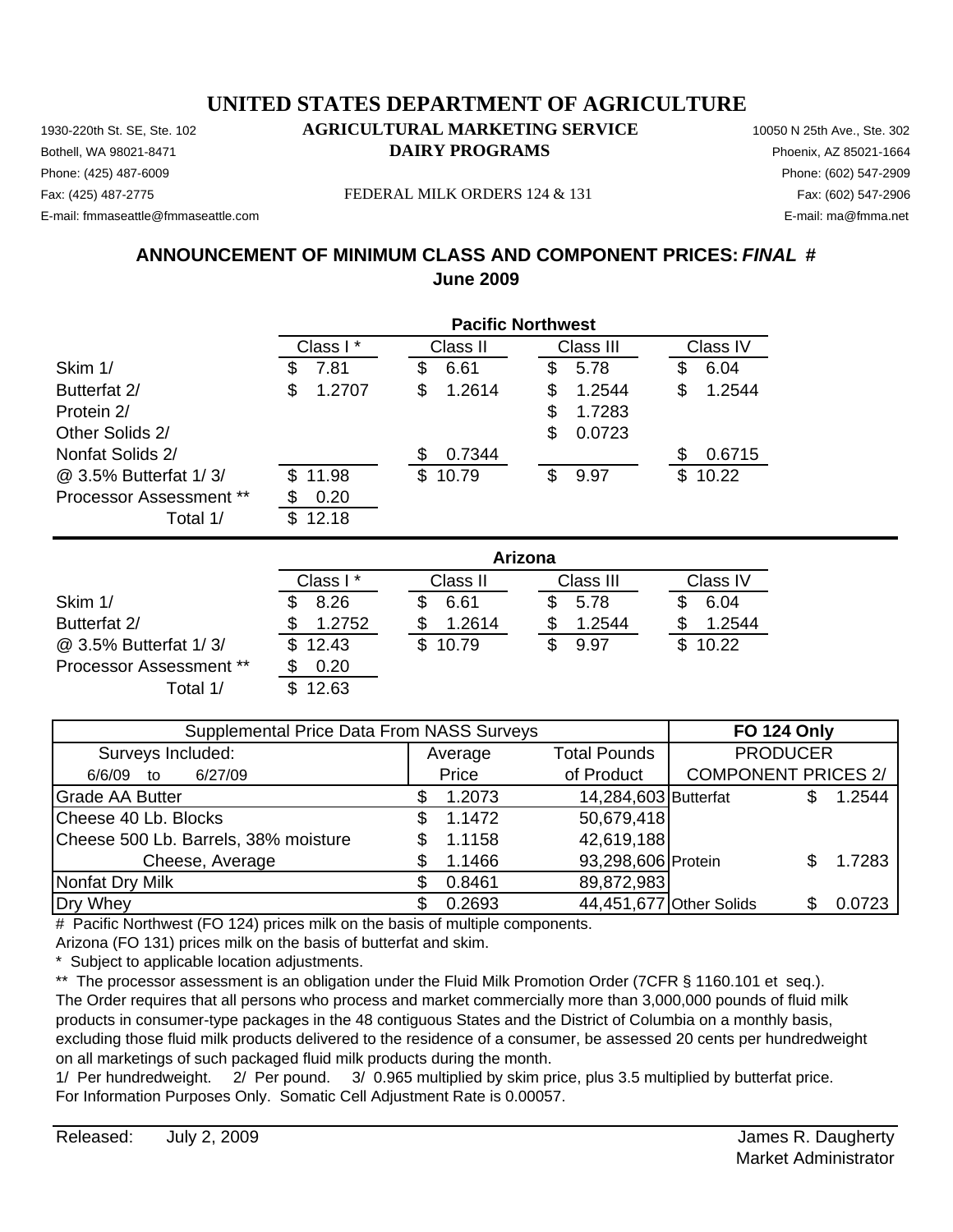Phone: (425) 487-6009 Phone: (602) 547-2909 Fax: (425) 487-2775 FEDERAL MILK ORDERS 124 & 131 E-mail: fmmaseattle@fmmaseattle.com E-mail: ma@fmma.net

## **ANNOUNCEMENT OF MINIMUM CLASS AND COMPONENT PRICES:** *FINAL* **# July 2009**

|                                | <b>Pacific Northwest</b> |              |              |              |  |
|--------------------------------|--------------------------|--------------|--------------|--------------|--|
|                                | Class I*                 | Class II     | Class III    | Class IV     |  |
| Skim 1/                        | 7.93                     | 6.73         | 5.82<br>S    | 6.01         |  |
| Butterfat 2/                   | 1.2872<br>S              | 1.2508<br>\$ | 1.2438<br>\$ | 1.2438<br>\$ |  |
| Protein 2/                     |                          |              | 1.6970<br>S  |              |  |
| Other Solids 2/                |                          |              | \$<br>0.0949 |              |  |
| Nonfat Solids 2/               |                          | 0.7478       |              | 0.6677       |  |
| @ 3.5% Butterfat 1/3/          | 12.16<br>S               | 10.87<br>\$. | S<br>9.97    | 10.15<br>\$. |  |
| <b>Processor Assessment **</b> | 0.20                     |              |              |              |  |
| Total 1/                       | 12.36<br>\$.             |              |              |              |  |

|                                | Arizona   |          |           |              |  |  |
|--------------------------------|-----------|----------|-----------|--------------|--|--|
|                                | Class I * | Class II | Class III | Class IV     |  |  |
| Skim 1/                        | 8.38      | 6.73     | 5.82      | 6.01         |  |  |
| Butterfat 2/                   | 1.2917    | 1.2508   | 1.2438    | 1.2438       |  |  |
| @ 3.5% Butterfat 1/3/          | 12.61     | 10.87    | 9.97      | 10.15<br>\$. |  |  |
| <b>Processor Assessment **</b> | 0.20      |          |           |              |  |  |
| Total 1/                       | 12.81     |          |           |              |  |  |

| <b>Supplemental Price Data From NASS Surveys</b> | <b>FO 124 Only</b> |                      |                            |  |        |
|--------------------------------------------------|--------------------|----------------------|----------------------------|--|--------|
| Surveys Included:                                | Average            | <b>Total Pounds</b>  | <b>PRODUCER</b>            |  |        |
| 7/25/09<br>7/4/09 to                             | Price              | of Product           | <b>COMPONENT PRICES 2/</b> |  |        |
| Grade AA Butter                                  | 1.1986             | 13,263,751 Butterfat |                            |  | 1.2438 |
| Cheese 40 Lb. Blocks                             | 1.1260             | 49,370,806           |                            |  |        |
| Cheese 500 Lb. Barrels, 38% moisture             | 1.1112             | 46,621,641           |                            |  |        |
| Cheese, Average                                  | 1.1334             | 95,992,447 Protein   |                            |  | 1.6970 |
| Nonfat Dry Milk                                  | 0.8422             | 77,412,518           |                            |  |        |
| Dry Whey                                         | 0.2912             |                      | 41,611,042 Other Solids    |  | 0.0949 |

# Pacific Northwest (FO 124) prices milk on the basis of multiple components.

Arizona (FO 131) prices milk on the basis of butterfat and skim.

Subject to applicable location adjustments.

\*\* The processor assessment is an obligation under the Fluid Milk Promotion Order (7CFR § 1160.101 et seq.). The Order requires that all persons who process and market commercially more than 3,000,000 pounds of fluid milk products in consumer-type packages in the 48 contiguous States and the District of Columbia on a monthly basis, excluding those fluid milk products delivered to the residence of a consumer, be assessed 20 cents per hundredweight on all marketings of such packaged fluid milk products during the month.

1/ Per hundredweight. 2/ Per pound. 3/ 0.965 multiplied by skim price, plus 3.5 multiplied by butterfat price. For Information Purposes Only. Somatic Cell Adjustment Rate is 0.00057.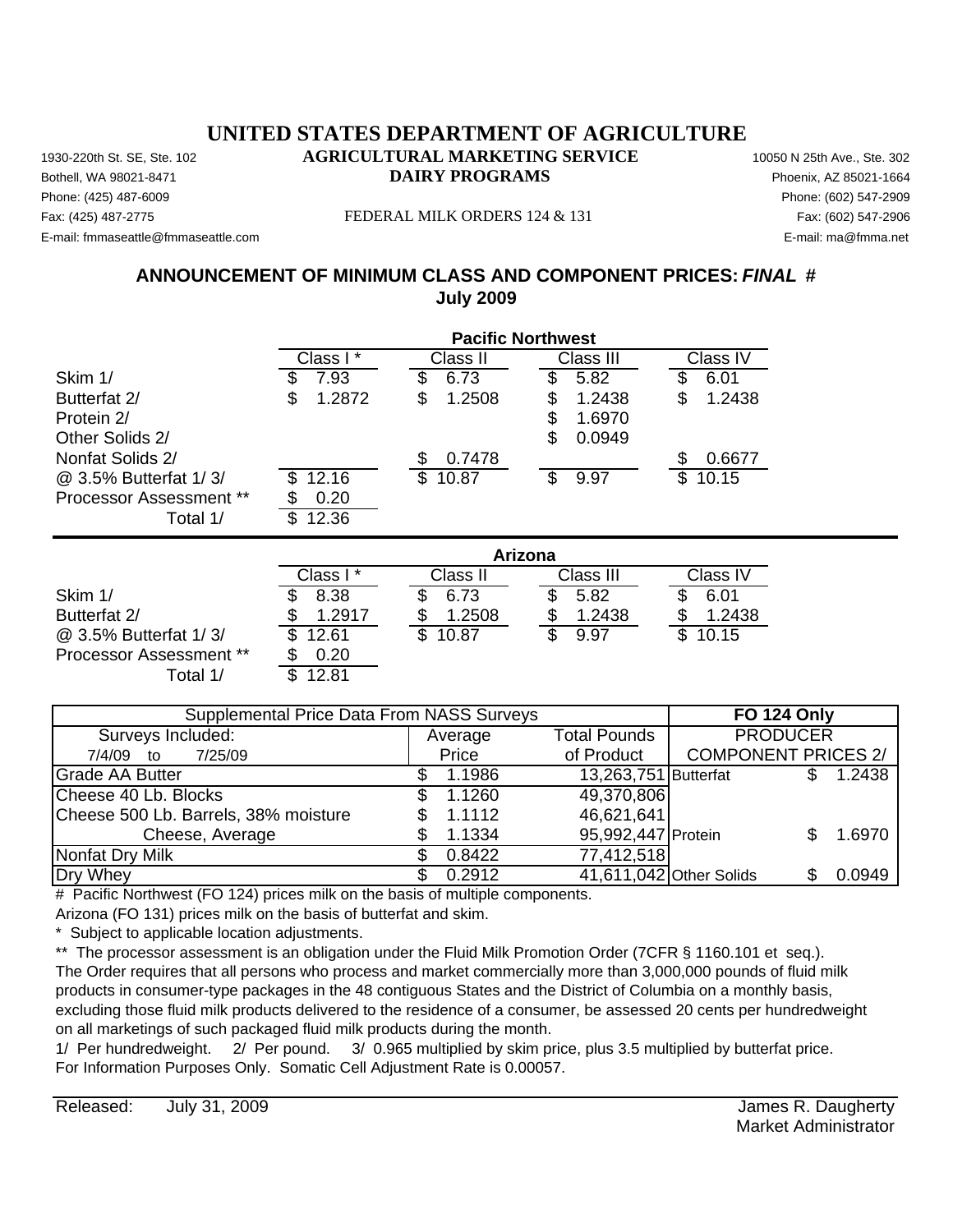Phone: (425) 487-6009 Phone: (602) 547-2909 Fax: (425) 487-2775 FEDERAL MILK ORDERS 124 & 131

E-mail: fmmaseattle@fmmaseattle.com E-mail: ma@fmma.net

## **ANNOUNCEMENT OF MINIMUM CLASS AND COMPONENT PRICES:** *FINAL* **# August 2009**

|                                | <b>Pacific Northwest</b> |              |                       |              |  |
|--------------------------------|--------------------------|--------------|-----------------------|--------------|--|
|                                | Class I*                 | Class II     | Class III             | Class IV     |  |
| Skim 1/                        | 7.90                     | 6.70         | 7.08                  | 6.23         |  |
| Butterfat 2/                   | 1.2339<br>S              | 1.2561<br>\$ | 1.2491<br>\$          | 1.2491<br>S  |  |
| Protein 2/                     |                          |              | 2.1009<br>S           |              |  |
| Other Solids 2/                |                          |              | \$<br>0.0962          |              |  |
| Nonfat Solids 2/               |                          | 0.7444       |                       | 0.6918       |  |
| @ 3.5% Butterfat 1/3/          | 11.94                    | \$.<br>10.86 | $\mathbb{S}$<br>11.20 | 10.38<br>\$. |  |
| <b>Processor Assessment **</b> | 0.20                     |              |                       |              |  |
| Total 1/                       | 12.14                    |              |                       |              |  |

|                                | Arizona   |          |           |          |  |  |
|--------------------------------|-----------|----------|-----------|----------|--|--|
|                                | Class I * | Class II | Class III | Class IV |  |  |
| Skim 1/                        | 8.35      | 6.70     | 7.08      | 6.23     |  |  |
| Butterfat 2/                   | 1.2384    | 1.2561   | 1.2491    | 1.2491   |  |  |
| @ 3.5% Butterfat 1/3/          | \$12.39   | 10.86    | \$11.20   | \$10.38  |  |  |
| <b>Processor Assessment **</b> | 0.20      |          |           |          |  |  |
| Total 1/                       | 12.59     |          |           |          |  |  |

| <b>Supplemental Price Data From NASS Surveys</b> |  |         |                      | <b>FO 124 Only</b>         |  |        |
|--------------------------------------------------|--|---------|----------------------|----------------------------|--|--------|
| Surveys Included:                                |  | Average | <b>Total Pounds</b>  | <b>PRODUCER</b>            |  |        |
| 8/29/09<br>8/1/09 to                             |  | Price   | of Product           | <b>COMPONENT PRICES 2/</b> |  |        |
| Grade AA Butter                                  |  | 1.2030  | 13,509,225 Butterfat |                            |  | 1.2491 |
| Cheese 40 Lb. Blocks                             |  | 1.2318  | 53,872,246           |                            |  |        |
| Cheese 500 Lb. Barrels, 38% moisture             |  | 1.2603  | 52,014,780           |                            |  |        |
| Cheese, Average                                  |  | 1.2605  | 105,887,026 Protein  |                            |  | 2.1009 |
| Nonfat Dry Milk                                  |  | 0.8666  | 122,065,981          |                            |  |        |
| Dry Whey                                         |  | 0.2925  |                      | 53,086,156 Other Solids    |  | 0.0962 |

# Pacific Northwest (FO 124) prices milk on the basis of multiple components.

Arizona (FO 131) prices milk on the basis of butterfat and skim.

Subject to applicable location adjustments.

\*\* The processor assessment is an obligation under the Fluid Milk Promotion Order (7CFR § 1160.101 et seq.). The Order requires that all persons who process and market commercially more than 3,000,000 pounds of fluid milk products in consumer-type packages in the 48 contiguous States and the District of Columbia on a monthly basis, excluding those fluid milk products delivered to the residence of a consumer, be assessed 20 cents per hundredweight on all marketings of such packaged fluid milk products during the month.

1/ Per hundredweight. 2/ Per pound. 3/ 0.965 multiplied by skim price, plus 3.5 multiplied by butterfat price. For Information Purposes Only. Somatic Cell Adjustment Rate is 0.00063.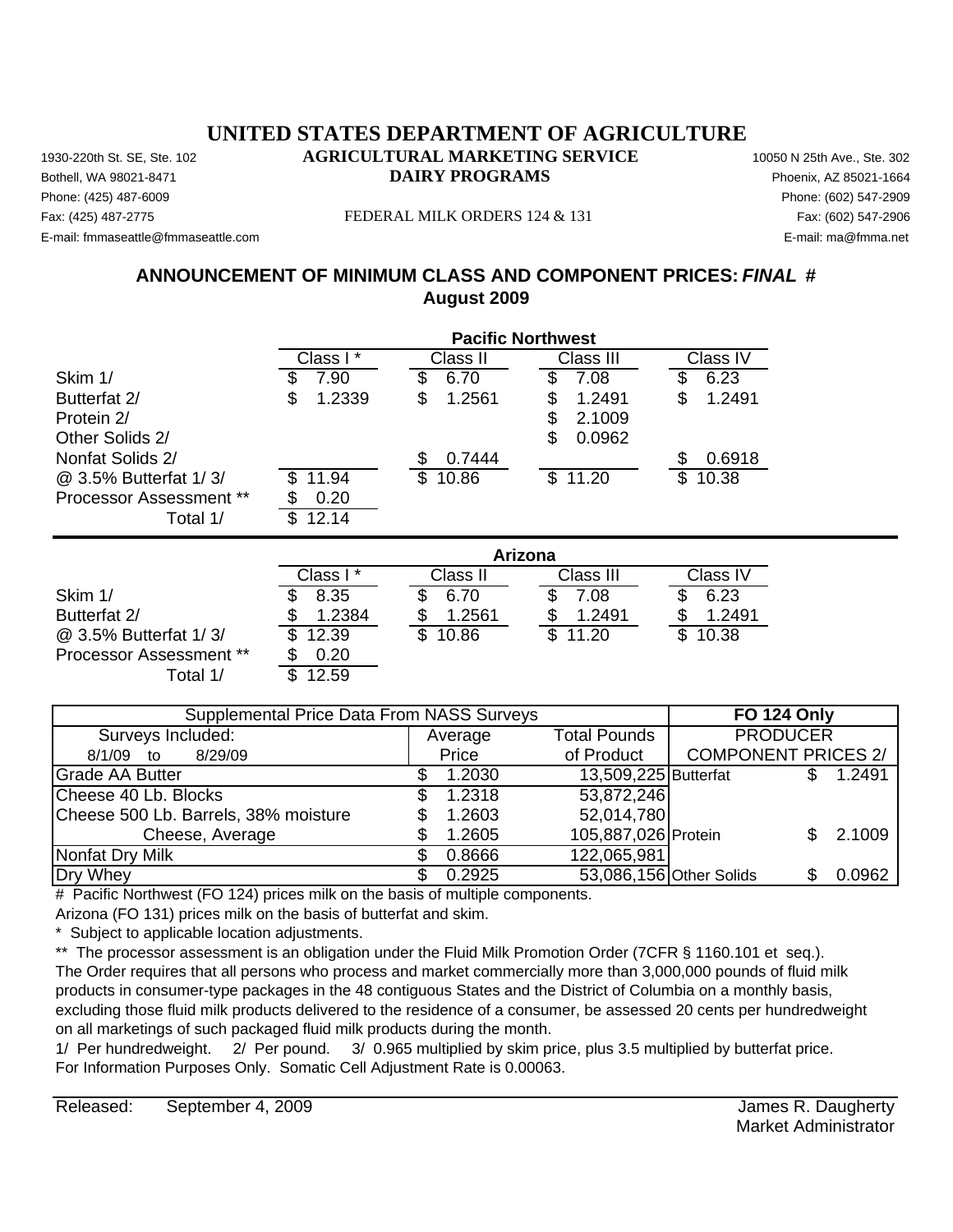Phone: (425) 487-6009 Phone: (602) 547-2909 E-mail: fmmaseattle@fmmaseattle.com E-mail: ma@fmma.net

## 1930-220th St. SE, Ste. 102 **AGRICULTURAL MARKETING SERVICE** 10050 N 25th Ave., Ste. 302 **Bothell, WA 98021-8471 DAIRY PROGRAMS** Phoenix, AZ 85021-1664

#### Fax: (425) 487-2775 FEDERAL MILK ORDERS 124 & 131

## **ANNOUNCEMENT OF MINIMUM CLASS AND COMPONENT PRICES:** *FINAL* **# September 2009**

|                                | <b>Pacific Northwest</b> |              |              |              |
|--------------------------------|--------------------------|--------------|--------------|--------------|
|                                | Class I*                 | Class II     | Class III    | Class IV     |
| Skim 1/                        | 8.64<br>S                | 6.95<br>S    | 8.12<br>\$   | 7.12<br>S    |
| Butterfat 2/                   | \$<br>1.2836             | \$<br>1.2296 | 1.2226<br>\$ | \$<br>1.2226 |
| Protein 2/                     |                          |              | \$<br>2.4243 |              |
| Other Solids 2/                |                          |              | 0.1018<br>S  |              |
| Nonfat Solids 2/               |                          | 0.7722<br>S  |              | 0.7906<br>S  |
| @ 3.5% Butterfat 1/3/          | \$12.83                  | \$11.01      | \$12.11      | 11.15<br>\$  |
| <b>Processor Assessment **</b> | 0.20                     |              |              |              |
| Total 1/                       | 13.03<br>S               |              |              |              |
|                                |                          |              | Arizona      |              |

|                                | Arizona  |              |           |          |  |  |
|--------------------------------|----------|--------------|-----------|----------|--|--|
|                                | Class I* | Class II     | Class III | Class IV |  |  |
| Skim 1/                        | 9.09     | 6.95         | 8.12      | 7.12     |  |  |
| Butterfat 2/                   | 1.2881   | 1.2296       | 1.2226    | 1.2226   |  |  |
| @ 3.5% Butterfat 1/3/          | \$13.28  | 11.01<br>\$. | \$12.11   | \$11.15  |  |  |
| <b>Processor Assessment **</b> | 0.20     |              |           |          |  |  |
| Total 1/                       | 13.48    |              |           |          |  |  |

| Supplemental Price Data From NASS Surveys |  |         |                         | <b>FO 124 Only</b>         |     |        |
|-------------------------------------------|--|---------|-------------------------|----------------------------|-----|--------|
| Surveys Included:                         |  | Average | <b>Total Pounds</b>     | <b>PRODUCER</b>            |     |        |
| 9/26/09<br>9/5/09 to                      |  | Price   | of Product              | <b>COMPONENT PRICES 2/</b> |     |        |
| <b>Grade AA Butter</b>                    |  | 1.1811  | 11,755,081 Butterfat    |                            |     | 1.2226 |
| Cheese 40 Lb. Blocks                      |  | 1.3480  | 41,949,087              |                            |     |        |
| Cheese 500 Lb. Barrels, 38% moisture      |  | 1.3265  | 41,591,232              |                            |     |        |
| Cheese, Average                           |  | 1.3522  | 83,540,319 Protein      |                            |     | 2.4243 |
| Nonfat Dry Milk                           |  | 0.9664  | 50,481,407              |                            |     |        |
| Dry Whey                                  |  | 0.2979  | 45,259,322 Other Solids |                            | SS. | 0.1018 |

# Pacific Northwest (FO 124) prices milk on the basis of multiple components.

Arizona (FO 131) prices milk on the basis of butterfat and skim.

\* Subject to applicable location adjustments.

\*\* The processor assessment is an obligation under the Fluid Milk Promotion Order (7CFR § 1160.101 et seq.). The Order requires that all persons who process and market commercially more than 3,000,000 pounds of fluid milk products in consumer-type packages in the 48 contiguous States and the District of Columbia on a monthly basis, excluding those fluid milk products delivered to the residence of a consumer, be assessed 20 cents per hundredweight on all marketings of such packaged fluid milk products during the month.

1/ Per hundredweight. 2/ Per pound. 3/ 0.965 multiplied by skim price, plus 3.5 multiplied by butterfat price. For Information Purposes Only. Somatic Cell Adjustment Rate is 0.00068.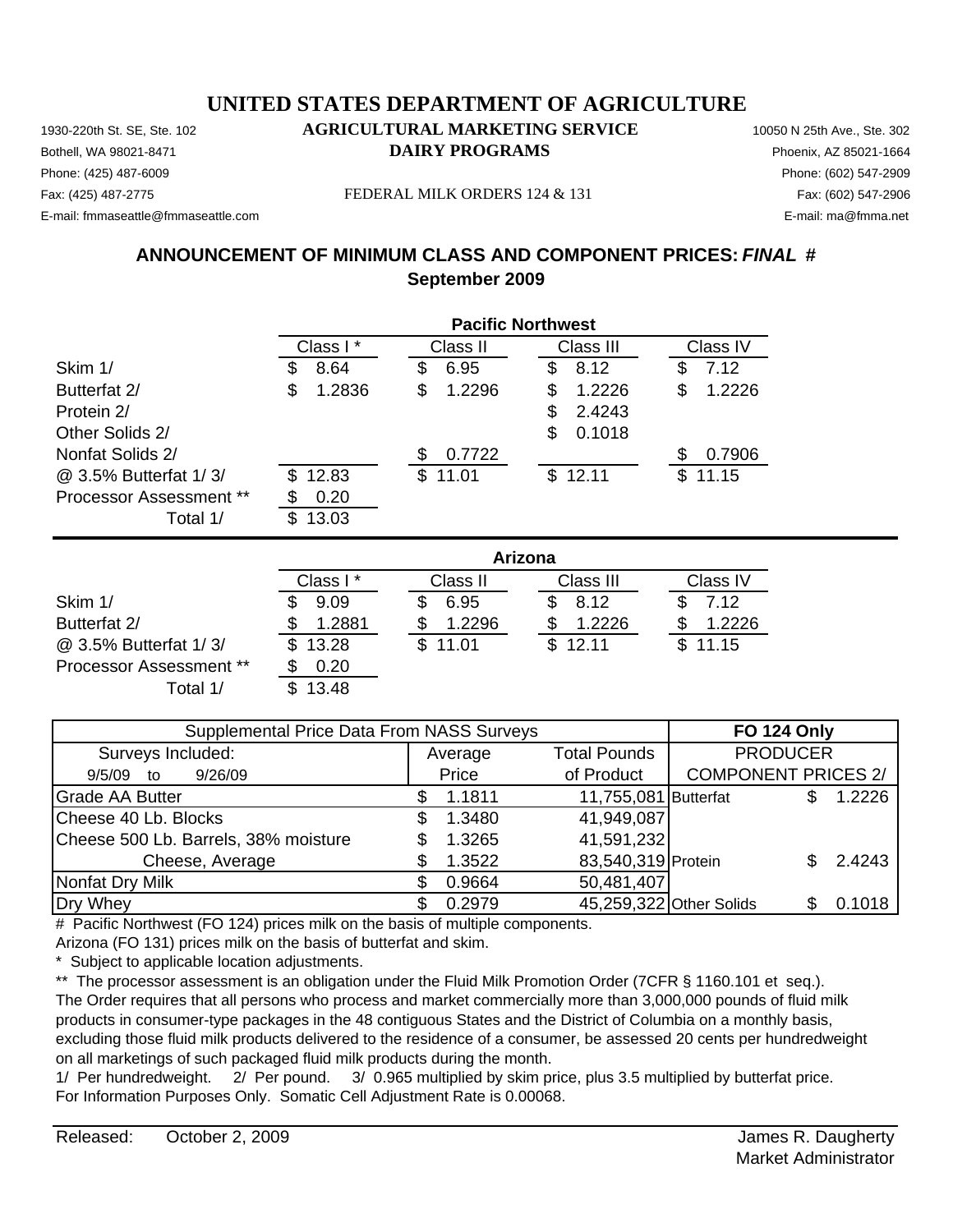Phone: (425) 487-6009 Phone: (602) 547-2909 Fax: (425) 487-2775 FEDERAL MILK ORDERS 124 & 131

E-mail: fmmaseattle@fmmaseattle.com E-mail: ma@fmma.net

## **ANNOUNCEMENT OF MINIMUM CLASS AND COMPONENT PRICES:** *FINAL* **# October 2009**

|                                | <b>Pacific Northwest</b> |              |              |              |  |
|--------------------------------|--------------------------|--------------|--------------|--------------|--|
|                                | Class I*                 | Class II     | Class III    | Class IV     |  |
| Skim 1/                        | 10.33<br>\$.             | 7.71<br>S    | 8.66<br>S    | 7.66         |  |
| Butterfat 2/                   | 1.2231<br>S              | 1.2822<br>S  | 1.2752<br>S  | 1.2752<br>\$ |  |
| Protein 2/                     |                          |              | 2.5584       |              |  |
| Other Solids 2/                |                          |              | 0.1228<br>\$ |              |  |
| Nonfat Solids 2/               |                          | 0.8567       |              | 0.8506       |  |
| @ 3.5% Butterfat 1/3/          | 14.25<br>\$.             | \$.<br>11.93 | \$12.82      | 11.86<br>\$  |  |
| <b>Processor Assessment **</b> | 0.20                     |              |              |              |  |
| Total 1/                       | 14.45<br>\$.             |              |              |              |  |

|                                | Arizona   |          |             |          |  |  |
|--------------------------------|-----------|----------|-------------|----------|--|--|
|                                | Class I * | Class II | Class III   | Class IV |  |  |
| Skim 1/                        | \$10.78   | 7.71     | 8.66        | 7.66     |  |  |
| Butterfat 2/                   | 1.2276    | 1.2822   | 1.2752      | 1.2752   |  |  |
| @ 3.5% Butterfat 1/3/          | 14.70     | 11.93    | 12.82<br>\$ | \$11.86  |  |  |
| <b>Processor Assessment **</b> | 0.20      |          |             |          |  |  |
| Total 1/                       | 14.90     |          |             |          |  |  |

| <b>Supplemental Price Data From NASS Surveys</b> |  |         |                      | <b>FO 124 Only</b>         |                 |        |
|--------------------------------------------------|--|---------|----------------------|----------------------------|-----------------|--------|
| Surveys Included:                                |  | Average | <b>Total Pounds</b>  |                            | <b>PRODUCER</b> |        |
| 10/24/09<br>10/3/09 to                           |  | Price   | of Product           | <b>COMPONENT PRICES 2/</b> |                 |        |
| Grade AA Butter                                  |  | 1.2245  | 12,201,503 Butterfat |                            |                 | 1.2752 |
| Cheese 40 Lb. Blocks                             |  | 1.3909  | 44,579,040           |                            |                 |        |
| Cheese 500 Lb. Barrels, 38% moisture             |  | 1.4027  | 41,407,453           |                            |                 |        |
| Cheese, Average                                  |  | 1.4110  | 85,986,493 Protein   |                            |                 | 2.5584 |
| Nonfat Dry Milk                                  |  | 1.0270  | 40,059,480           |                            |                 |        |
| Dry Whey                                         |  | 0.3183  |                      | 43,939,352 Other Solids    |                 | 0.1228 |

# Pacific Northwest (FO 124) prices milk on the basis of multiple components.

Arizona (FO 131) prices milk on the basis of butterfat and skim.

Subject to applicable location adjustments.

\*\* The processor assessment is an obligation under the Fluid Milk Promotion Order (7CFR § 1160.101 et seq.). The Order requires that all persons who process and market commercially more than 3,000,000 pounds of fluid milk products in consumer-type packages in the 48 contiguous States and the District of Columbia on a monthly basis, excluding those fluid milk products delivered to the residence of a consumer, be assessed 20 cents per hundredweight on all marketings of such packaged fluid milk products during the month.

1/ Per hundredweight. 2/ Per pound. 3/ 0.965 multiplied by skim price, plus 3.5 multiplied by butterfat price. For Information Purposes Only. Somatic Cell Adjustment Rate is 0.00071.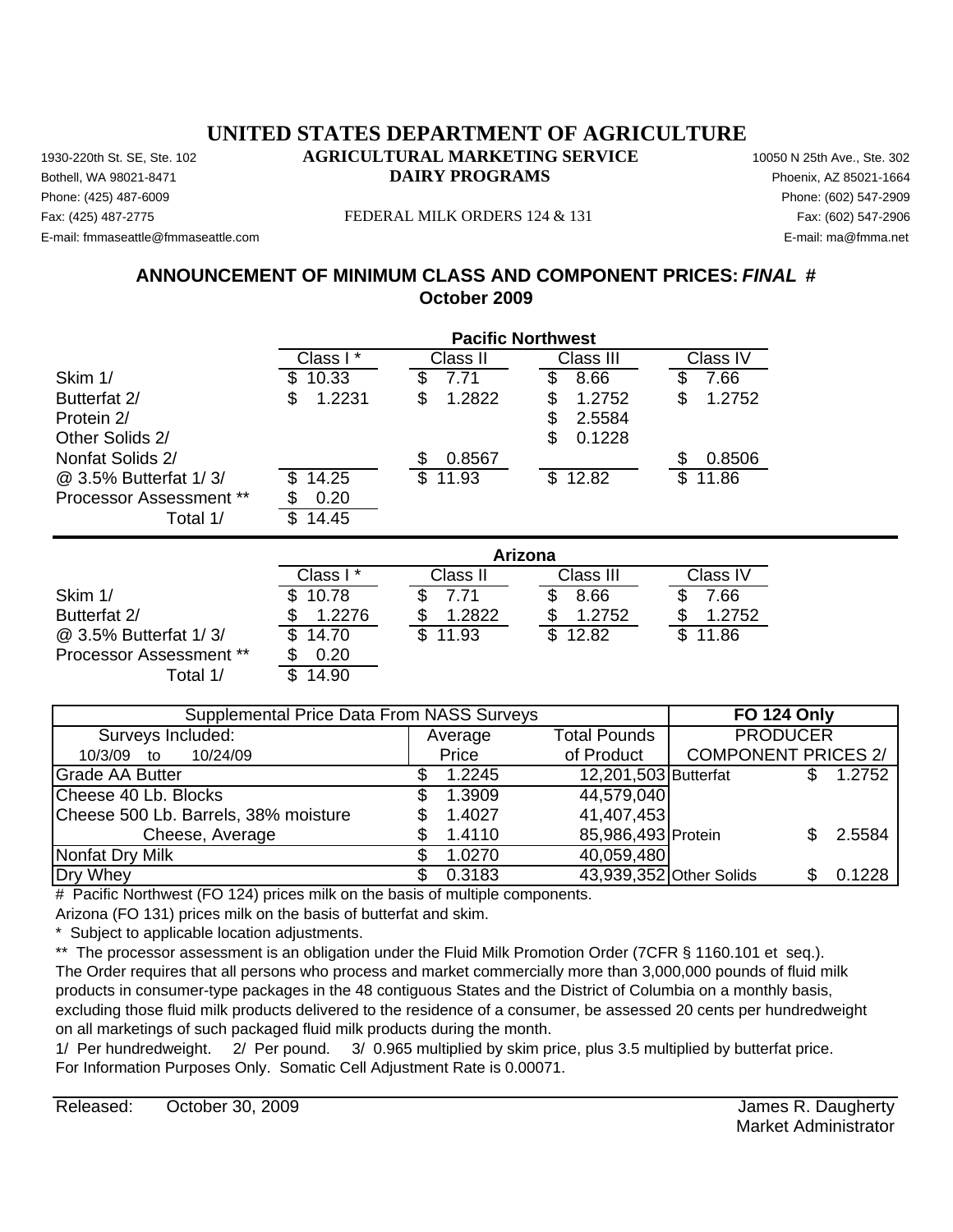Phone: (425) 487-6009 Phone: (602) 547-2909 Fax: (425) 487-2775 FEDERAL MILK ORDERS 124 & 131 E-mail: fmmaseattle@fmmaseattle.com E-mail: ma@fmma.net

## **ANNOUNCEMENT OF MINIMUM CLASS AND COMPONENT PRICES:** *FINAL* **# November 2009**

|                                | <b>Pacific Northwest</b> |              |              |              |  |
|--------------------------------|--------------------------|--------------|--------------|--------------|--|
|                                | Class I*                 | Class II     | Class III    | Class IV     |  |
| Skim 1/                        | 10.60<br>\$              | 8.38<br>3    | 9.27<br>S    | 8.41         |  |
| Butterfat 2/                   | 1.2942<br>\$             | 1.4726<br>\$ | 1.4656<br>\$ | 1.4656<br>\$ |  |
| Protein 2/                     |                          |              | 2.6991<br>S  |              |  |
| Other Solids 2/                |                          |              | \$<br>0.1524 |              |  |
| Nonfat Solids 2/               |                          | 0.9311       |              | 0.9348       |  |
| @ 3.5% Butterfat 1/3/          | 14.76<br>S.              | 13.24<br>\$. | 14.08<br>\$. | 13.25<br>\$  |  |
| <b>Processor Assessment **</b> | 0.20                     |              |              |              |  |
| Total 1/                       | 14.96                    |              |              |              |  |

|                                | Arizona   |          |           |          |  |  |
|--------------------------------|-----------|----------|-----------|----------|--|--|
|                                | Class I * | Class II | Class III | Class IV |  |  |
| Skim 1/                        | \$11.05   | 8.38     | 9.27      | 8.41     |  |  |
| Butterfat 2/                   | 1.2987    | 1.4726   | 1.4656    | 1.4656   |  |  |
| @ 3.5% Butterfat 1/3/          | 15.21     | 13.24    | 14.08     | \$13.25  |  |  |
| <b>Processor Assessment **</b> | 0.20      |          |           |          |  |  |
| Total 1/                       | 15.41     |          |           |          |  |  |

| <b>Supplemental Price Data From NASS Surveys</b> | <b>FO 124 Only</b> |                      |                            |        |
|--------------------------------------------------|--------------------|----------------------|----------------------------|--------|
| Surveys Included:                                | Average            | <b>Total Pounds</b>  | <b>PRODUCER</b>            |        |
| 11/28/09<br>10/31/09 to                          | Price              | of Product           | <b>COMPONENT PRICES 2/</b> |        |
| <b>Grade AA Butter</b>                           | 1.3817             | 14,345,697 Butterfat |                            | 1.4656 |
| Cheese 40 Lb. Blocks                             | 1.5074             | 49,924,258           |                            |        |
| Cheese 500 Lb. Barrels, 38% moisture             | 1.4978             | 43,496,792           |                            |        |
| Cheese, Average                                  | 1.5169             | 93,421,050 Protein   |                            | 2.6991 |
| Nonfat Dry Milk                                  | 1.1120             | 52,919,278           |                            |        |
| Dry Whey                                         | 0.3471             |                      | 46,450,591 Other Solids    | 0.1524 |

# Pacific Northwest (FO 124) prices milk on the basis of multiple components.

Arizona (FO 131) prices milk on the basis of butterfat and skim.

Subject to applicable location adjustments.

\*\* The processor assessment is an obligation under the Fluid Milk Promotion Order (7CFR § 1160.101 et seq.). The Order requires that all persons who process and market commercially more than 3,000,000 pounds of fluid milk products in consumer-type packages in the 48 contiguous States and the District of Columbia on a monthly basis, excluding those fluid milk products delivered to the residence of a consumer, be assessed 20 cents per hundredweight on all marketings of such packaged fluid milk products during the month.

1/ Per hundredweight. 2/ Per pound. 3/ 0.965 multiplied by skim price, plus 3.5 multiplied by butterfat price. For Information Purposes Only. Somatic Cell Adjustment Rate is 0.00076.